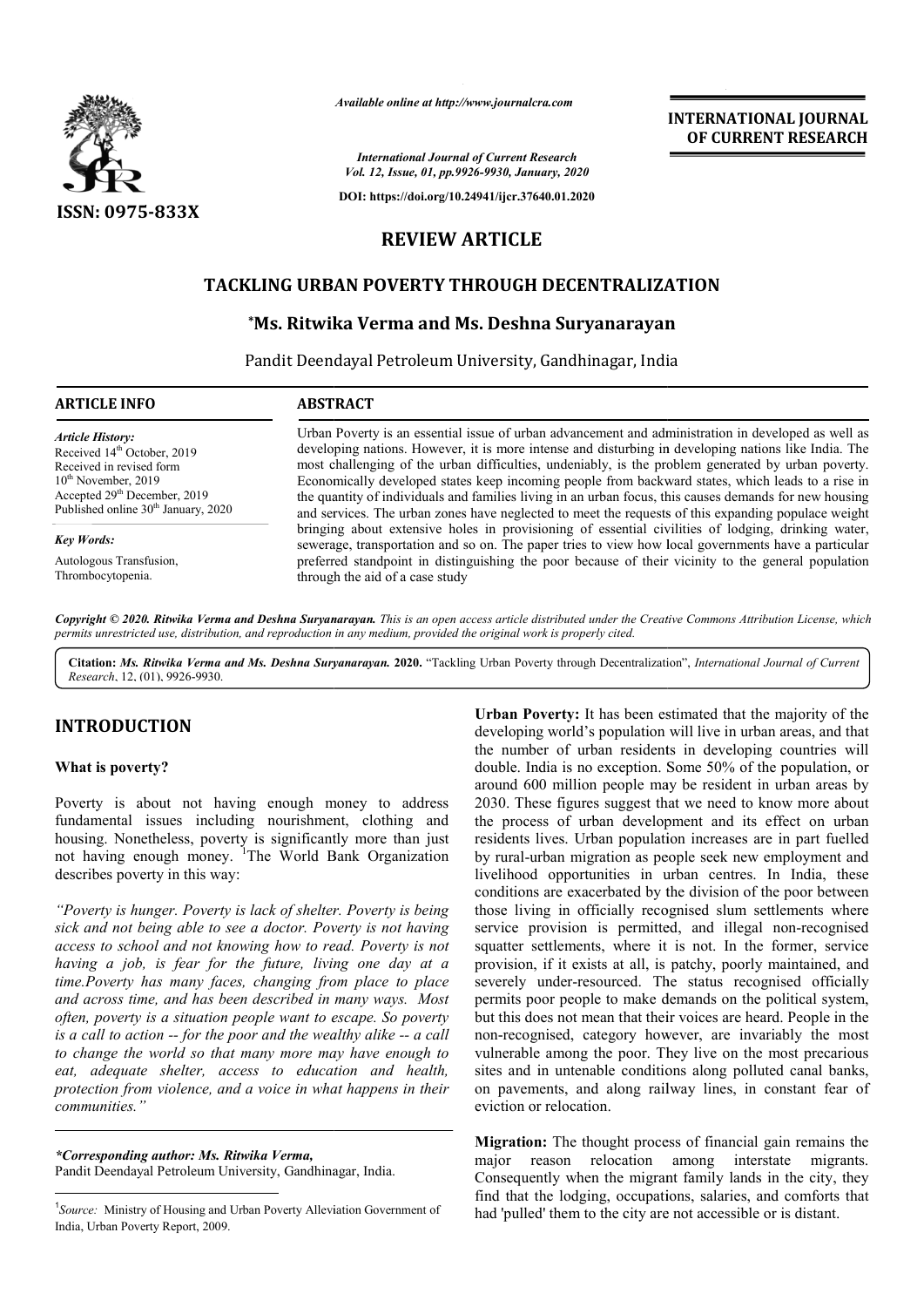Thus, in urban areas of most developing nations, 30 to 75 percent of the populace work and live in squatter settlements bringing home the bare minimum resources they can afford. The Economic Survey of India 2017 assesses that the degree between state migration in India was close to 9 million yearly somewhere in the range of 2011 and 2016, while Census 2011 pegs the total number of internal drifters in the country at a precarious 139 million. Monetarily forward states continue getting individuals from backward states. Migration and Urbanisation have remained to be the major causes of rural to urban or inter-state by moving, causing the subsequent poverty in urban areas.

First urban poverty report, 2009<sup>2</sup>: India issued its first-since forever report to give an account of the nature and flow of urban destitution in the nation. Embraced with the help of the United Nations Development Program (UNDP), India: Urban Poverty Report 2009 recognizes the issues looked at by poor people and spotlights on the foundational changes that are expected to address them. The report looks at different issues identified with urban poverty, for example, movement, work, the part of sexual orientation, access to fundamental administrations and the horrifying state of India's slums. Key messages of the report include:

- Poverty in India has become urbanised.
- Migration towards urban centres has increased.
- Urban poverty poses different problems.<br>• Slum populations are increasing.
- Slum populations are increasing.
- Slum dwellers lack access to basic services.

In slums, the report suggests sorting out slum networks, stretching out sewage frameworks and power to ghetto regions, and building open toilets that will be kept up by the network. India: Urban Poverty Report 2009 is a piece of an UNDPupheld government undertaking to build up a national system for urban neediness.

## **Section II: Problems and Challenges**

The connection between financial advancement and urban destitution is unpredictable. In spite of the fact that huge urban areas have bring down levels of destitution the discharge impact of new advancement may turn out to be significantly harsher on the urban poor. Policy making and implementation for the urban poor is a mammoth task for the Government. When it comes to Policy making, it is a challenge for the government to know the number of people they are making policies for as most of the urban poor are undocumented migrants. Moreover, the Government is aloof from the ground level realities and challenges of these people, thus making it an insufficient tool of policy making. Policy implementation causes an issue as well due to various reasons like improper funds, red tapism, corruption, etc.

### **Isolated into three prime classes the difficulties confronted by the urban poor are:**

• **Residential:** Firstly, it is an exceptionally troublesome errand for the poor to discover houses in the city. The couple of reasonable lodging they discover go under this domain, numerous times wind up in regions of urban slums and shanties. The living zone isn't greater than ten square meters, which is used for the limit of nuclear family things, however cooking, washing and snoozing are done basically in the open. There are regular water taps and open comforts. In addition, slums are every now and again slanted to floods, waterlogging, fire etc. There is no genuine waste and sewerage framework and this prompts return of waterborne diseases like cholera, gastroenteritis and jaundice. Numerous inhabitants live in risk of a climb in the sea level. Storms, tremors, and other diverse disasters impact city slums more really than various zones, as substandard houses break down or poor drainage structures propel flooding. It is energetically populated and is depicted by substandard lodging and a nonappearance of tidiness.

- **Social:** Social and cultural hindrances deny kids from slums the chance to get education because of absence of offices, mindfulness or assets. Various adolescents never get any formal education and few complete basic schooling. Girls and women are not considered much to give education, as they are stacked retrieving water from long distances, managing old relatives, young kids, and so forth. Likewise, in slums with poor (or nonexistent) sanitation workplaces, embarking to the lavatory around night time builds the chances of sexual attack on them.
- **Occupational:** There is non-accessibility of general beneficial employment,shrinking spaces for work and independent work. The urban poor are compelled to take part in a numerous assortment of easy going work to maintain their families. Work isn't accessible for the whole month, once in a while notwithstanding for 15 days with the beginning of progression and globalization, their officially restricted space for work has shrunk further.

A needy individual can fall into desperation if administration frameworks and foundations neglect to address individuals' social, financial, social, metro and political rights.

#### **SECTION III: Solution**

**Decentralization:** Decentralization has been considered by numerous as a standout amongst the most essential methodologies in bringing about necessary societal and governmental changes. This is on account of benefactors and governments have considered decentralization as a procedure that will convey benefit conveyance closer to customers, enhance the responsiveness of the local government to open requests and consequently decrease neediness, enhance the effectiveness and nature of open administrations and engage bring down units to feel more included and in charge. In this association, decentralization is connected to the idea of subsidiarity, that is, settling on choices at the most minimal possible level. The limit of decentralized governments in view of their closeness both institutionally and spatially to subjects in the country territories who are more receptive to the requirements of the poor than the focal government and consequently will probably define and execute genius poor arrangements and projects. Centralized governments are typically less stable, thus, the ideals of decentralization, for example, vote based system, famous investment, responsiveness, responsibility and value have prompted the conviction that decentralization will prompt more prominent

<sup>2</sup> *Source:* Ministry of Housing and Urban Poverty Alleviation Government of India, Urban Poverty Report, 2009.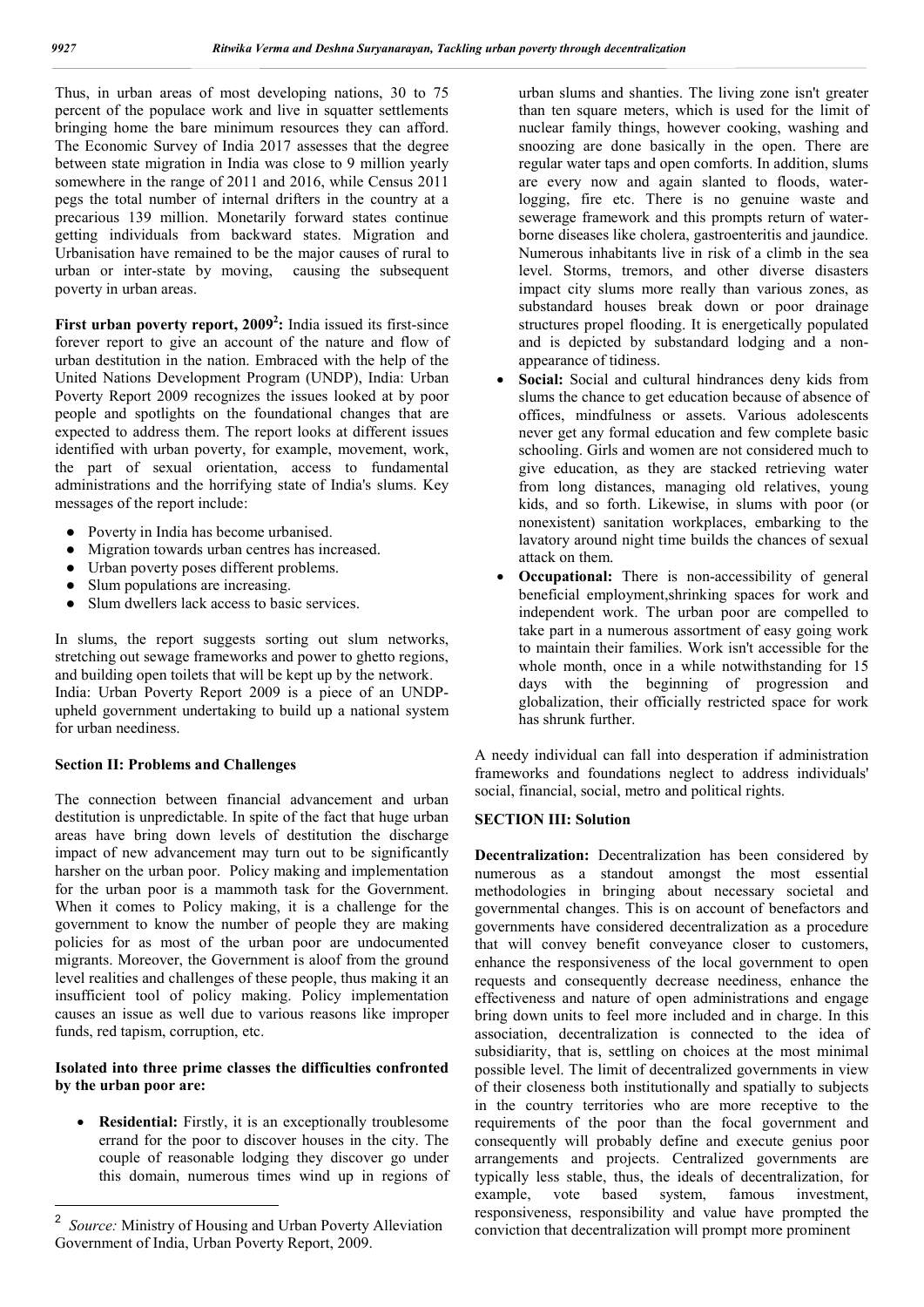

responsiveness to poor people. Since poor people have been barred from governmental issues and consequently difficult to reach to open products and ventures, decentralization is viewed as offering more noteworthy political support to customary residents whose "voice" is more likely to increase with associative pertinence and viability of government's strategies and projects, particularly in poverty reduction. Decentralisation brings about increased opportunities for people to participate in public decision-making, from which they are generally excluded in a highly centralised government system . This in itself represents a form of poverty alleviation as poor people are given voice and thus power. At the same time, participation can increase the supervisory power of local (poor) people and this in turn can lead to higher accountability of public officials: Due to the greater proximity, citizens can easier monitor and thus influence government actions at the local level and this can again affect the political, and possibly this in turn the sociocultural, dimension of poverty. Among several possible accountability mechanisms, officials are assumed to be held accountable through local elections, which serve as a means to evaluate officials' past performance. Only if local citizens have the opportunity to observe officials' performance and reward or punish them at upcoming elections, these can be assumed to have an incentive to act in their electorate's interest. In this sense, decentralisation can be thought of as a means to bring about good governance.

**Decentralization In India: 74th Amendment of the Indian Constitution:** Constitution (Seventy Fourth Amendment) Act, 1992 has displayed another Part IXA in the Constitution, which oversees Municipalities in an article 243 P to 243 ZG. This amendment, generally called Nagarpalika Act. It has given built up status to regions and brought them under the constitution. States were put under established duty to get districts as per system revered in the constitution. Indian political decentralization emerged with the Constitution (74th Amendment) Act, 1992. It is a historic point activity of the Government of India to fortify local self-government in urban communities and towns which manages the issues identifying with districts. Keeping in mind the end goal to give time to enable changes to be made in the then existing laws which were conflicting with the arrangements of the Constitution

(74th Amendment) Act, a progress time of one year was accommodated. Quickly after the Act came into drive on first June, 1993, the Ministry of Urban Development found a way to guarantee that the arrangements of the State Municipal Laws are in accordance with the arrangements of the above Act. The order of the Municipalities is to attempt the undertakings of making arrangements for 'monetary advancement and social equity' and actualize city/town improvement designs. With the urban population increasing everyday, the issue of urban decentralization is presently taking the spotlight.

#### **Section-III**

**Ahmedabad case study:** Ahmedabad is a modern and business-oriented city in the state of Gujarat. It is the center of exchange and trade in Gujarat. The assessed populace of Ahmedabad in 2016 was more than 7 million individuals in the city and roughly 8 million in the urban areas. This makes Ahmedabad the fifth biggest city in India. <sup>3</sup>Forbes magazine positioned Ahmedabad as the third quickest developing city of the decade. It the masses of 8 million in the urban regions, around 1,76,754 families lived in slums and under-balanced zones. By far most of the urban poor who lived in slums had none or constrained access to essential administrations and in steady risk of sudden expulsion. Despite the fact that it is the obligation of the municipality to supply essential administrations to all networks in the city, in absence of land and housing, the citizenry was unwilling to add to such administrations, prompting non-upkeep of framework introduced for these networks. All the more particularly, the issues commonly experienced inside slums are as per the following:

- Aggregate or fractional non appearance of foundation for water supply, seepage, toilets and strong waste administration
- Absence of support of services and administration
- Absence of mindfulness on cleanliness and wellbeing
- Danger of ousting
- Absence of income for the administrations given by the city partnership
- Low salary and poor way of life
- Absence of essential least training and lacking abilities
- Danger of physical security and wellbeing



Ahmedabad Parivartan generally called the Slum Networking Program (SNP), was started in September 1995. The SNP also known as Parivartan was started to furnish slum occupants with foundation, including singular water supply, underground sewerage, singular toilets, strong waste accumulation, stormwater channels, inner streets and clearing, road lighting,

<sup>3</sup> Joel Kotkin, The World's Fastest Growing Cities, (Forbes, October 7, 2010).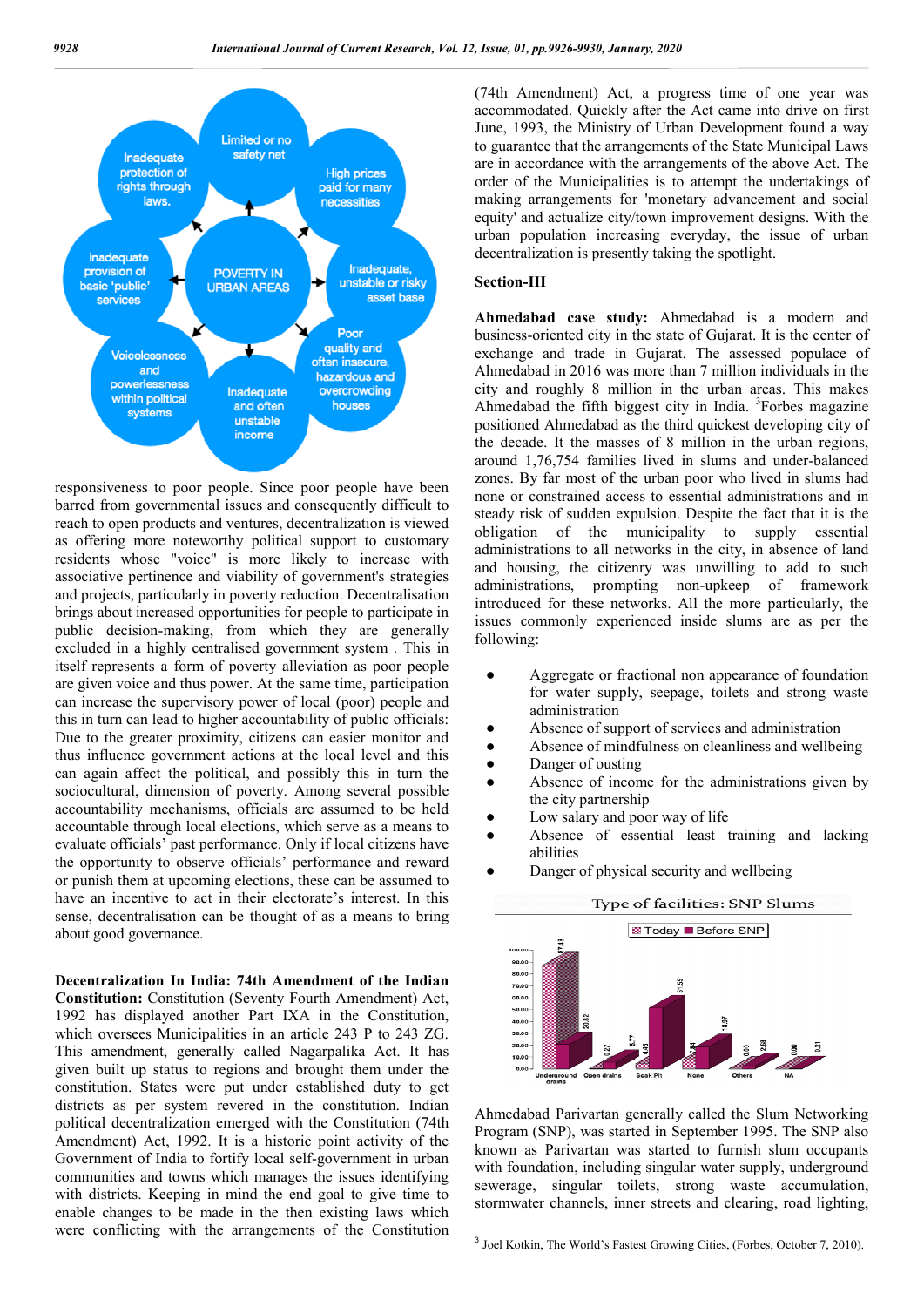and finishing. At first, the AMC built up associations with significant private associations and NGOs working in the city making a wide base of partners for the task. The NGOs were paid by the AMC to activate the slum network and energize their organization in the venture. Appealing to the network's proprietorship for the undertaking was significant to its prosperity. Along these lines, associations with common society had made the AMC a supplier of essential administrations, as well as a key facilitator for achieving social change. The cost of house associations added up to 6,300 Indian rupees (US\$138) per family unit. In the slums where the program was directed, the recipients paid 33% of the expenses for water supply and sewerage framework. The rest of the expenses were shared amongst AMC and private financial specialists. In situations where the ghetto family unit was excessively poor, making it impossible to bear the cost of the required commitment (which came to around Rs. 2100 which is somewhat around 30 USD), financing was influenced accessible to slum tenants through advances from SEWA, which is a bank run by independently employed ladies. The Parivartan program has been perceived as a novel organization between the community, the organization and the private segment for the improvement of the city. The program has helped in the upliftment of various slums inside the city. Towards the end of November 2006, a sum of 32 slum networks covering 4940 families profiting 24,700 individuals had been effectively overhauled. The people have paid more than US \$ 300,000 to AMC as their commitment towards administrations, until now incredible in slum improvement programs in India. In five years, Parivartan achieved 9,435 families with 56,610 individuals in more than 40 slums. It is being extended to incorporate 59 more slums coming to an extra 15,431 households. The venture not just aided in the arrangement of essential administrations to taking an interest slums, it additionally connected them to existing metro benefits subsequently advancing all encompassing and comprehensive improvement, instead of giving coincidental answers for a specific segment of society.

### **Conclusion**

India has one of the largest quantities of poor living in urban areas. In an economy with critical intercommunity varieties, when there are no huge economies of scale and extension, decentralized arrangement of open administrations can improve effectiveness in the arrangement administration. Proper usage of poverty alleviation arrangements relies on the degree of inclusion and of nearby government establishments. Governments that are 'closer to the general population' should, on a basic level, have the capacity to give benefits more productively and viably than a remote, unified specialist. Decentralization is a procedure that conveys benefit conveyance closer to customers, enhance the responsiveness of the local government to open requests and accordingly diminish destitution, enhance the proficiency and nature of open administrations and enable lower units to feel more included and in charge. In the wake of having characterized both poverty and decentralization, the question of drawing a connection between the two emerges. Given the understanding of poverty as a complex, multidimensional concept, it must be clear that poverty eradication cannot be achieved by any single remedy like decentralisation but that it requires a blend of arrangements intended for country specific conditions. Attacking Poverty, should comprise of three reciprocal components: increasing chances, encourage strengthening, and

improving security. First, promoting opportunities refers to giving poor people the chance to improve their material situation of life, and this includes providing access to employment, markets, financial services, infrastructure (roads, electricity, telecommunication), social services (education, health care), and land. Second, facilitating empowerment implies the inclusion of all people in a society in decisionmaking processes in order to achieve responsive and accountable public actions and policies. Non-discrimination, good governance and the rule of law are in such manner. And third, enhancing security means reducing poor people's vulnerability to different threats, like economic shocks, natural disasters, ill health, disability and personal violence. This requires macroeconomic approaches to deal with the danger of economy-wide shocks, broadening of households exercises, an open welfare network and a scope of insurance components. Thus, with the use of decentralization many more successful programs like Parivartan can take off in different cities all over the world. Looking at urban poverty as a challenge for the local government rather than the central government will perhaps have a greater overall effect on its worldwide recession. Urban poverty alleviation is, along these lines not an issue of income growth. The new reasoning is that if the distribution of resources is supplemented by successful decentralization, it will have a supportable effect on urban poverty. Guaranteeing astounding local administrations for all urban communities and towns of India is an end in itself, will encourage the full acknowledgment of India's potential.

#### **REFERENCES**

- Ali, S. 2006. Dimensions of Urban Poverty, Rawat publication, New Delhi.
- Appadurai, A. 2001. Deep democracy: Urban governmentality and the horizon of politics. *Environment and Urbanization*  13(2) 23–43.
- Asante, Felix & Ayee, Joseph. 2010. Decentralization and Poverty Reduction. The Economy of Ghana: Analytical Perspectives on Stability, Growth and Poverty.
- Asthana, M., Ali, S. 2004. Urban Poverty in India: Issue and Politics, Uppal Publishing House, New Delhi.
- Awumbila, M *et al*. 2014. Can rural–urban migration into slums reduce poverty? Evidence from Ghana. Migrating out of Poverty Working Paper.
- Bhasin, R. 2001, Urban Poverty and Urbanization, Deep and Deep Publication, New Delhi.
- Bhatt Bijal, Ahmedabad Parivartan Programme, Good Urban Governance Campaign – India Launch; Learning from One Another, Page # 285 – 290, September 2001
- Bhatt Bijal, Good Governance Through Partnership: Ahmedabad – Parivartan Programme Shelter – Volume IV, No. 2, Page # 22 – 27, April 2001,
- Brocklesby, M. A, and Holland, J 1998. Participatory Poverty Assessments and Public Services: Key Messages from the Poor. DFID: Social Development Division Publication.
- Dimensions of Urban Poverty: A situational Analysis (1988), Research Study Report No.25, National Institute of Urban Affairs (NIUA), New Delhi.
- Higgins, J. 1983. Government and Urban Poverty: Inside the Policy Making Process, Basil Black Well, Great Britain.
- Moser C. 1998. The Asset Vulnerability Framework: Re-Assessing Urban Poverty Reduction Strategies World Development Vol.26 No.1.